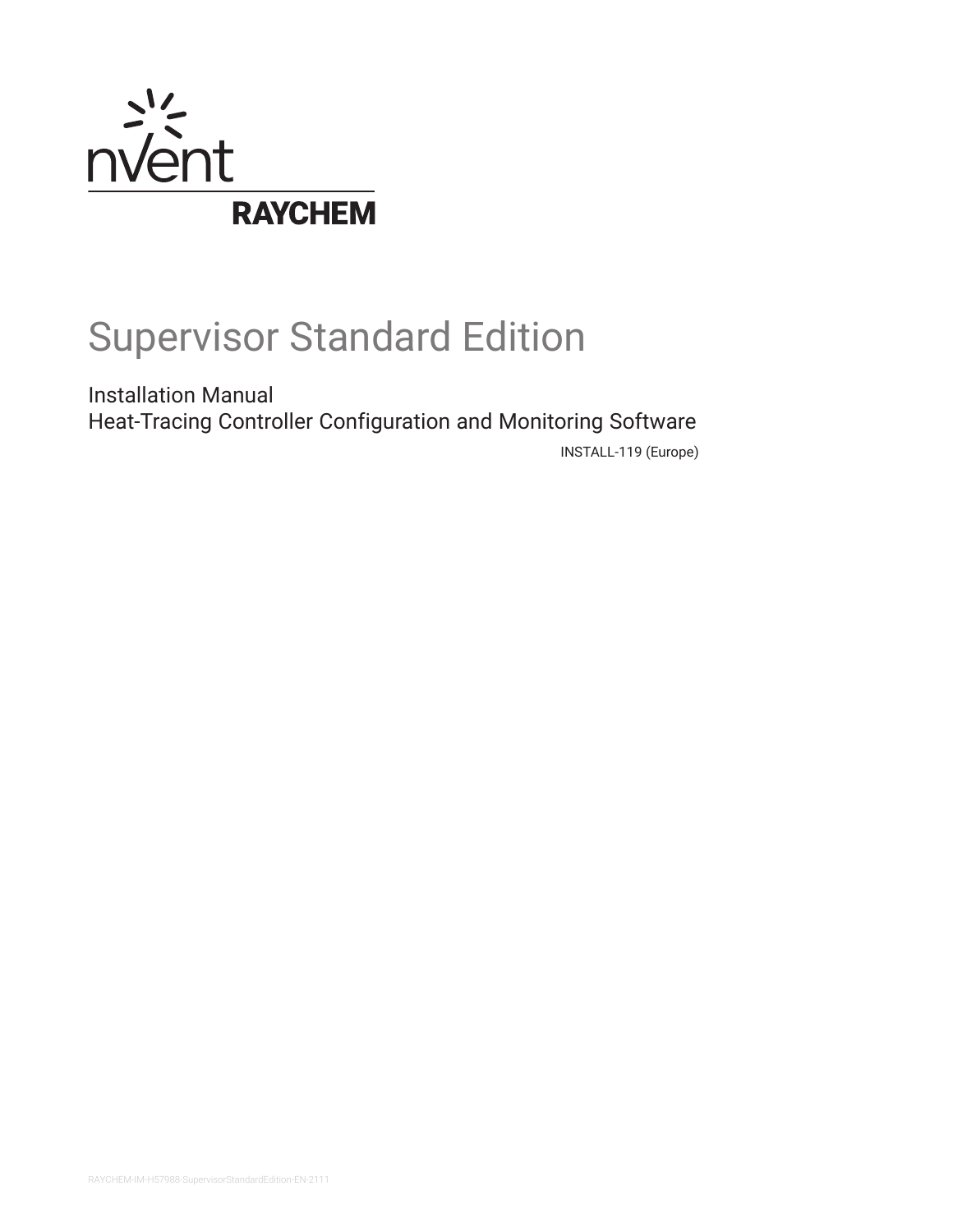# **CONTENTS**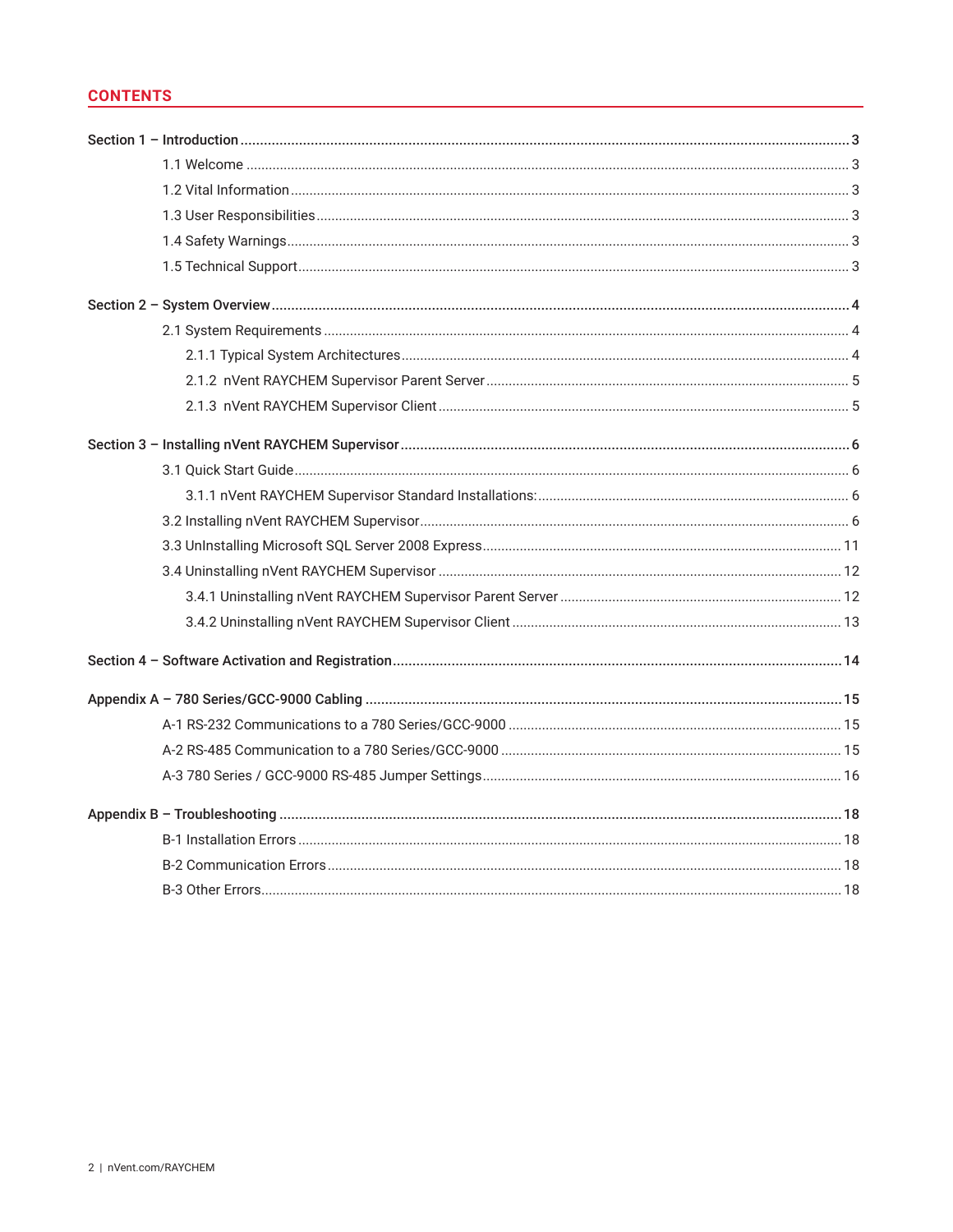## <span id="page-2-0"></span>**1.1 WELCOME**

The nVent RAYCHEM Supervisor heat-tracing controller configuration and monitoring software provides a graphical user interface for nVent RAYCHEM communications and controller products. The software supports the Elexant Series controllers, nVent RAYCHEM NGC series controllers, 780 Series/GCC-9000 Group Communications Controllers, nVent RAYCHEM T2000 AC 2000+ alarm/communications interface cards, nVent RAYCHEM 910/915/920 Heat Trace Controllers and/or legacy nVent RAYCHEM Controllers (except the nVent RAYCHEM 200N) using the Modbus protocol.

The software allows the user to configure and monitor any nVent RAYCHEM controller which has the appropriate communications interface installed from one central location. The software also incorporates advanced features such as data logging and trending, batch and recipe processing, scheduled events, etc.

Please refer to the nVent RAYCHEM Supervisor Operations Manual (H57576) for more information on features and capabilities.

## **1.2 VITAL INFORMATION**

**Important:** All information, including illustrations, is believed to be reliable. Users, however, should independently evaluate the suitability of each product for their particular application. nVent makes no warranties as to the accuracy or completeness of the information, and disclaims any liability regarding its use.

nVent's only obligations are those in the nVent Standard Terms and Conditions of Sale for this product, and in no case will nVent or its distributors be liable for any incidental, indirect, or consequential damages arising from the sale, resale, use, or misuse of the product. Specifications are subject to change without notice. In addition, nVent reserves the right to make changes—without notification to Buyer—to processing or materials that do not affect compliance with any applicable specification.

#### **1.3 USER RESPONSIBILITIES**

The performance, reliability and safety of your heat-tracing system depend on proper design, selection and installation. The nVent RAYCHEM Supervisor program will help you configure and monitor a system that meets your requirements, but it is only a tool. It assumes that your input is accurate, that you are familiar with heat-tracing system design and configuration, and that you will ensure that all components of the heattracing system are installed, maintained and used as intended. The configuration of the nVent RAYCHEM Supervisor program should be reviewed by a knowledgeable engineer to ensure it is appropriate for your application. Additional information relating to safety, design and installation is contained in Design Guides, Installation Manuals, Data Sheets, and other literature available from nVent. Be sure to consult these documents as needed.

# **1.4 SAFETY WARNINGS**

There are important safety warnings shipped with our products and printed in our literature. Be sure to read and follow them to reduce the risk of fire, shock or personal injury. If you have any questions, contact your local Representative or nVent directly.

#### **1.5 TECHNICAL SUPPORT**

In North America, contact nVent directly at: North America nVent 7433 Harwin Drive Houston, TX 77036 Tel +1.800.545.6258 Fax +1.800.527.5703 Thermal.TechSupport@nVent.com Or for other parts of the world, contact nVent at: Europe, Middle East, Africa nVent Romeinse straat 14 3001 Leuven Belgium / België / Belgique Tel +32 16 21 35 02 Fax +32 16 21 36 04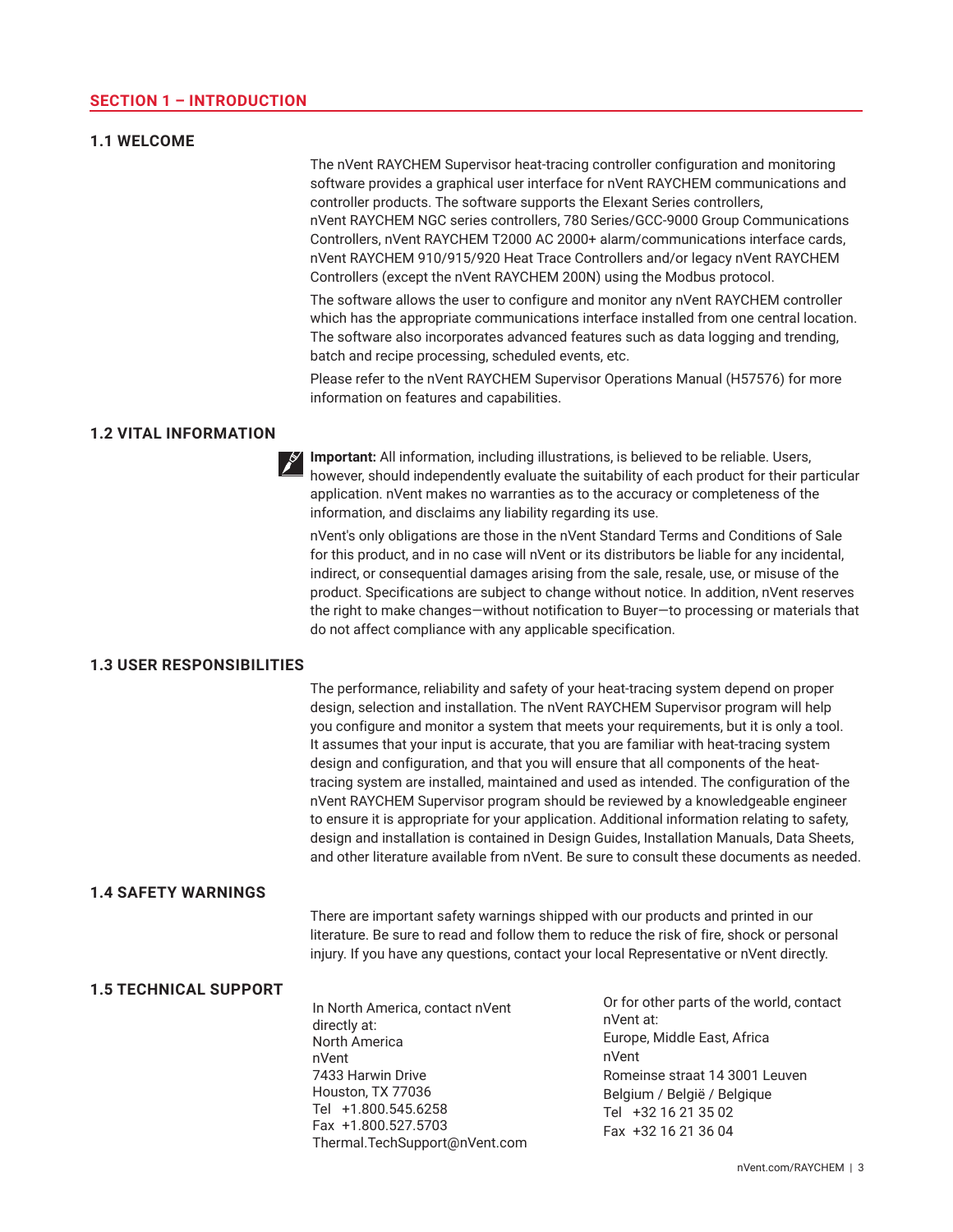The software allows the user to configure and monitor any nVent RAYCHEM controller installed in the field which has the appropriate communications interface installed from one central location. The software also supports alarm monitoring, with the ability to acknowledge and clear alarms.

# <span id="page-3-0"></span>**2.1 SYSTEM REQUIREMENTS**

The nVent RAYCHEM Supervisor Standard software is designed to run in a networked environment using one or more computers. The software is composed of three components, and it is assumed that all computers are networked together on a corporate intranet. Implementation details of this type of networking environment are beyond the scope of this document. The three components of the software are:

- nVent RAYCHEM Supervisor Parent Server
- nVent RAYCHEM Supervisor Client
- SOL Database

The nVent RAYCHEM Supervisor Client provides the user interface and can be installed on any computers that require user interaction with the system. Once the nVent RAYCHEM Supervisor Parent Server and nVent RAYCHEM Supervisor Client(s) are installed, multiple users can access the nVent RAYCHEM Supervisor EHT system from different client computers simultaneously.

The requirements (hardware and software) that need to be met in order to run nVent RAYCHEM Supervisor are outlined in the following sections.

## **2.1.1 TYPICAL SYSTEM ARCHITECTURES**

Versions of nVent RAYCHEM Supervisor prior to 2.4, used the Microsoft SQL Server Desktop Edition (MSDE) as the database engine. By default, this version of nVent RAYCHEM Supervisor uses Microsoft SQL Server Express, which is an updated version of MSDE. If you are upgrading a prior version of nVent RAYCHEM Supervisor, this version will detect the existing MSDE installation and continue to use it. If you are installing a new instance of nVent RAYCHEM Supervisor, then Microsoft SQL Server 2008 Express will automatically be installed.

While many nVent RAYCHEM Supervisor system architectures are possible, they will generally fall into one of two types described below. Please note that this installation manual discusses the nVent RAYCHEM Supervisor Standard installation only. For nVent RAYCHEM Supervisor Enterprise installation, refer to the Installation Manual for nVent RAYCHEM Supervisor Enterprise (H57989).

• Single User (Client). This type of installation will typically use the SQL Express database ("Standard") version of nVent RAYCHEM Supervisor.



Figure 2.1.1 Typical single Parent, single client system

• Single Parent Server, Multiple Users (Clients). This architecture may be SQL Express based as long as the number of simultaneous users is limited to a maximum of four.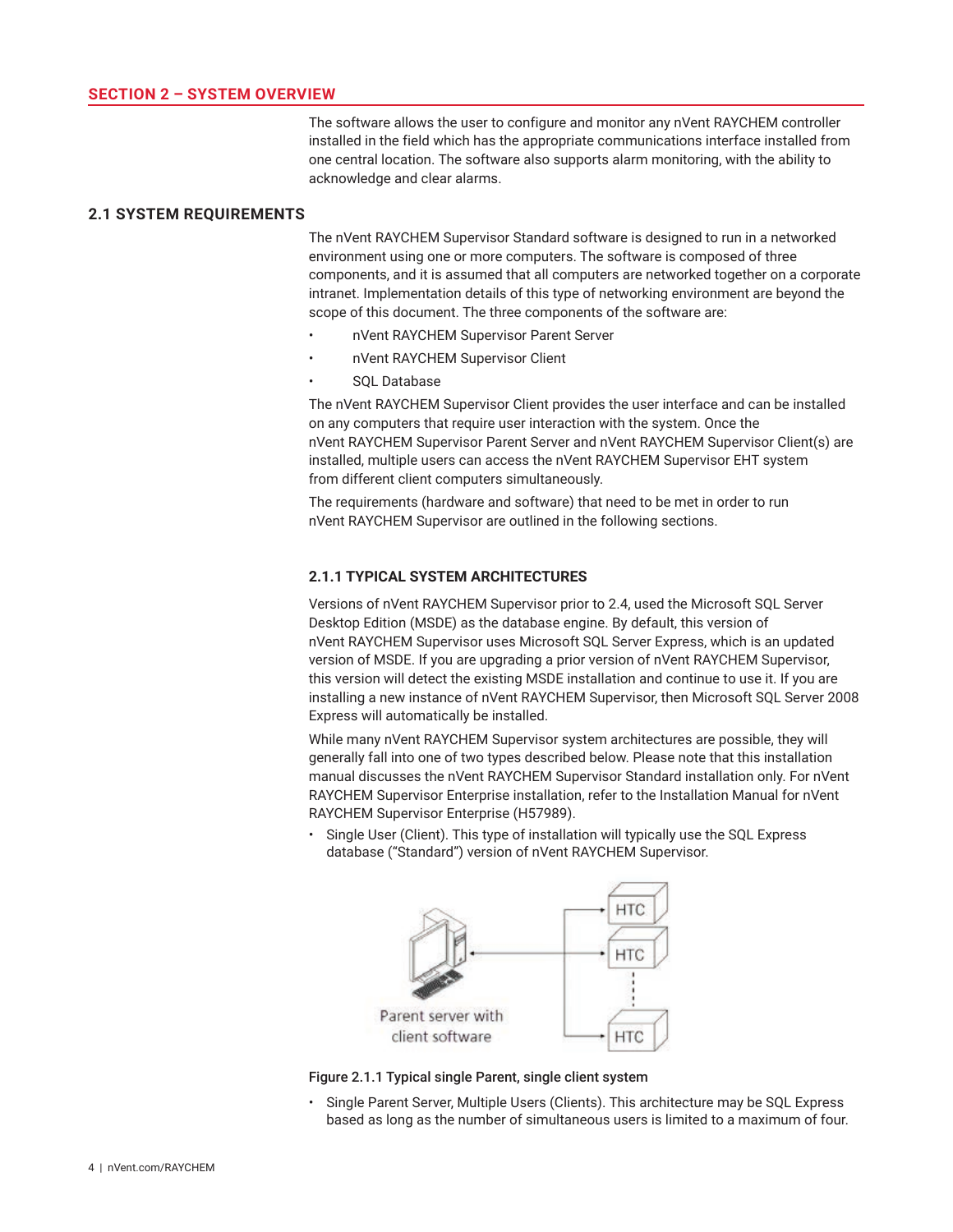<span id="page-4-0"></span>Due to SQL Express database limitations, no performance guarantees can be made in all situations with this many Users. For example, if several data trending or batch jobs are being run simultaneously, only one or two Users may be able to connect without impacting system performance.

Applications that require more users or the ability to have a larger number of batch/ trending/configuration jobs must use the SQL-based Enterprise version of nVent RAYCHEM Supervisor.



Figure 2.1.2 Typical single Parent, multiple client system

# **2.1.2 NVENT RAYCHEM SUPERVISOR PARENT SERVER**

To effectively use the software, the following configuration is required:

- A Quad core, 2.0 GHz CPU. For large systems, where multiple Child Servers are to be used, consider the use of higher speed CPU's with more processing cores and / or processing threads within the Parent Server computer for greater performance. Consult nVent Applications Engineering for guidance
- 4 gigabytes of free disk space (HDD or SSD)
- 8 gigabytes of RAM
- Field Device connectivity, such as Ethernet or Serial RS-485 (type and quantity depend on device communication architecture)
- A mouse, or other compatible pointing device
- A display with a minimum 800x600 resolution
- Standard configurations using Microsoft SQL Express: Windows 7, 8, or 10, either 32 or 64 bit
- Multi-User / Multi-Server Capable configurations using MS SQL Server: Microsoft Windows Server 2012 through 2019, and Windows 7, 8, or 10, either 32 or 64 bit
- Microsoft .NET Framework version 4.0
- Network connectivity

# **2.1.3 NVENT RAYCHEM SUPERVISOR CLIENT**

The following configuration applies to Client computer(s):

- A Quad core, 2.0 GHz CPU
- 2 gigabytes of free disk space (HDD or SSD)
- 4 gigabytes of RAM
- A mouse, or other compatible pointing device
- A display with a minimum 800x600 resolution
- Windows 7, 8, or 10, either 32 or 64 bit
- Microsoft .NET Framework version 4.0
- Network connectivity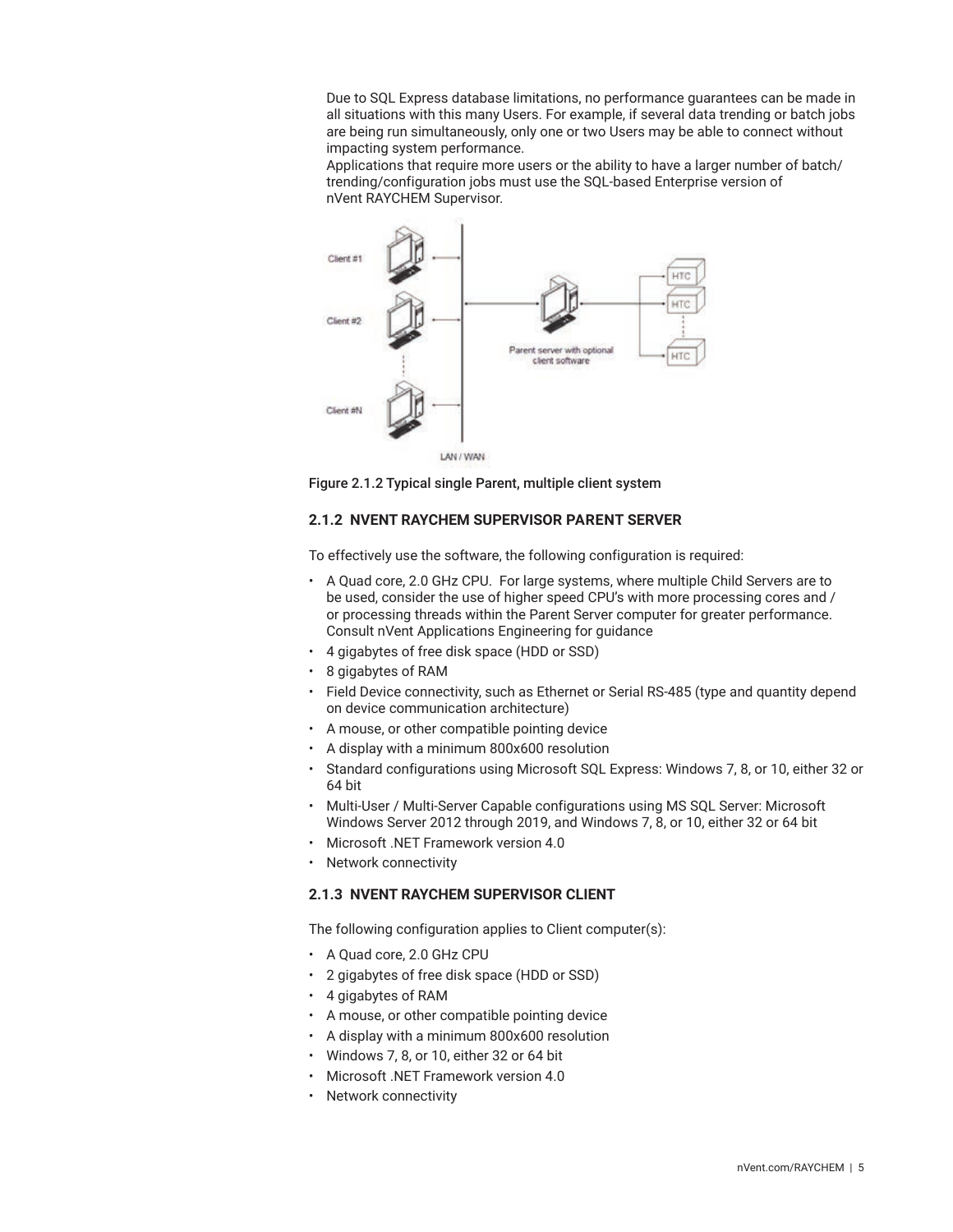## <span id="page-5-0"></span>**SECTION 3 – INSTALLING NVENT RAYCHEM SUPERVISOR**

nVent RAYCHEM Supervisor's Standard installation wizard will install the nVent RAYCHEM Supervisor Standard software on your PC's hard disk drive. You must already have Windows XP, Windows Server 2003, 2008, 2012, 2014, or 2016, Windows Vista SP1, Windows 7, Windows 8, or Windows 10 installed on your computer.



**Note:** To install Windows, follow the installation procedure provided by Microsoft. Familiarity with the Windows environment is highly recommended, and it is assumed throughout this manual. Knowledge of the Windows environment will make this program easier to use and understand.

If you are upgrading an existing nVent RAYCHEM Supervisor installation which is version 1.30 or earlier, please refer to Section 15.3 "Converting nVent RAYCHEM Supervisor Databases" in the nVent RAYCHEM Supervisor Operations Manual (H57576) for information on how to convert your existing database.



**Note:** Components should be installed in the order in which they are presented in this document.

## **3.1 QUICK START GUIDE**

The following provides a brief outline of the installation process. Detailed instructions may be found in each of the sections that are referenced within the individual steps:

#### **3.1.1 nVent RAYCHEM Supervisor STANDARD INSTALLATIONS:**

- 1. Setup the Parent Computer:
	- A. Start the nVent RAYCHEM Supervisor Standard Setup wizard and it will install the nVent RAYCHEM Supervisor Client and nVent RAYCHEM Supervisor Parent Server software plus other required components onto your computer.
	- B. When the installation is complete, click the nVent RAYCHEM SupervisorClient Shortcut on your desktop to start the nVent RAYCHEM SupervisorClient software.
- 2. Setup any Client Computers (optional):
	- A. Start the nVent RAYCHEM Supervisor Client Setup wizard and it will install the nVent RAYCHEM Supervisor Client software plus other required components to your computer (see Section 2.1).
- 3. Convert an existing database (optional):
	- A. If you are upgrading from a previous version of nVent RAYCHEM Supervisor, PyroMaster, or TraceMaster software, you may import some of the system setup information into the new software (see Sections 15-3 through 15-5 in the nVent RAYCHEM Supervisor Operating Instructions manual as appropriate).
- 4. Activate and Register your new software (see Section 4).
- **Note:** Other required components includes any of the following: Microsoft Windows Installer 4.5, Microsoft.NET Framework 4.0, Microsoft SQL Server 2008 Express Edition, and SAP Crystal Reports Runtime Engine.

# **3.2 INSTALLING NVENT RAYCHEM SUPERVISOR**

To start the nVent RAYCHEM Supervisor Installation wizard, insert the "nVent RAYCHEM Supervisor" CD into the drive. Double click on the nVent RAYCHEM SupervisorStandardSetup.exe file in the main disc directory. The nVent RAYCHEM Supervisor Standard Setup Wizard screen will appear. You must click "Accept" to accept the nVent RAYCHEM Supervisor Program License Agreement to continue with the installation.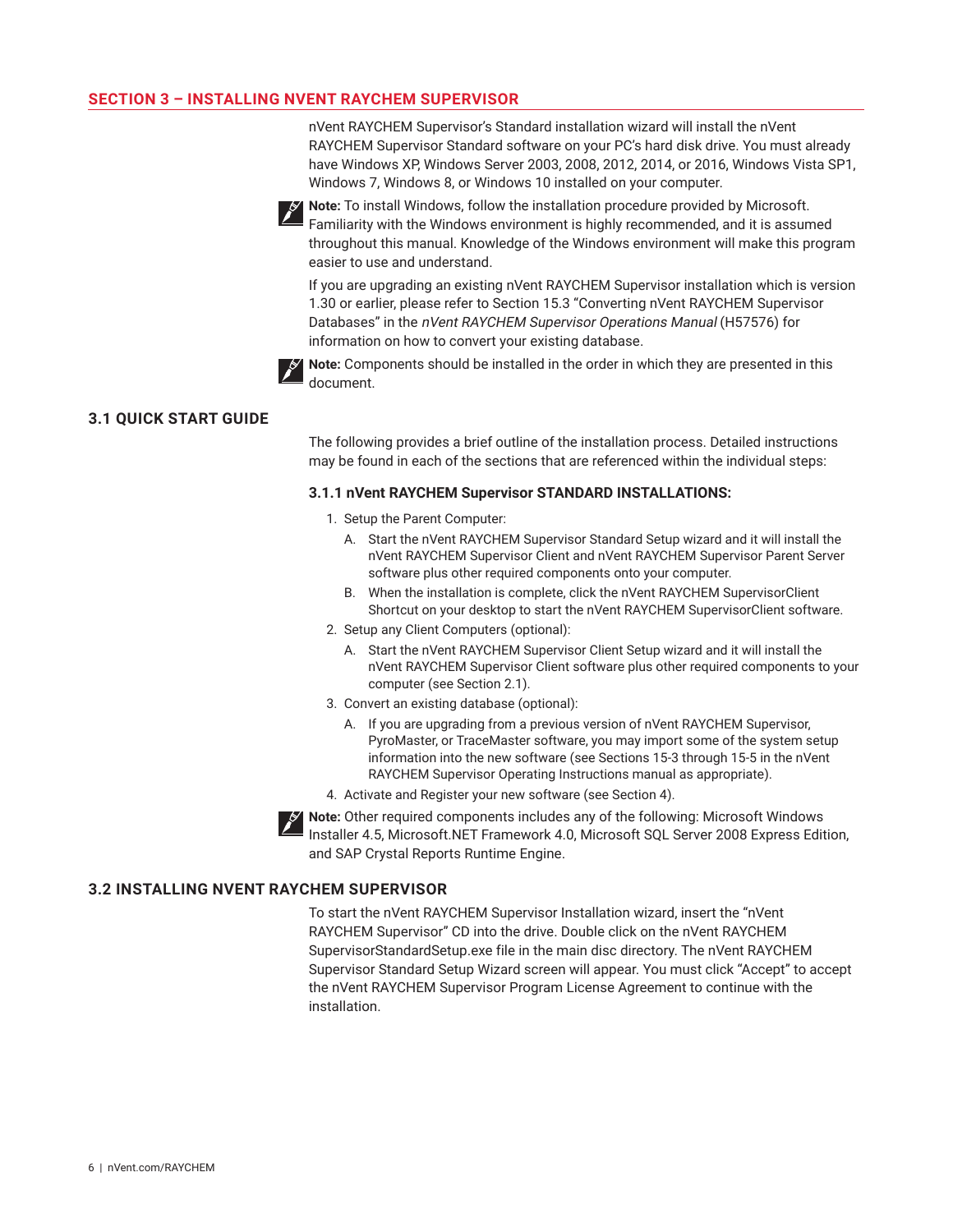| <b>Raychem Supervisor Standard Setup</b><br>$\times$                                                                   |
|------------------------------------------------------------------------------------------------------------------------|
| For the following components:                                                                                          |
| <b>Raychem Supervisor Client</b><br><b>Raychem Supervisor Master Server</b>                                            |
| Please read the following license agreement. Press the page down key to<br>see the rest of the agreement.              |
| nVent Thermal, LLC                                                                                                     |
| Raychem Supervisor™ Program Software License<br>Agreement                                                              |
| PLEASE REVIEW THE FOLLOWING TERMS AND<br>CONDITIONS OF THIS SOFTWARE LICENSE<br>AGREEMENT (THE "AGREEMENT") CAREFULLY. |
| View EULA for printing                                                                                                 |
| Do you accept the terms of the pending License Agreement?                                                              |
| If you choose Don't Accept, install will close. To install you must accept<br>this agreement.                          |
| Don't Accept<br>Accept                                                                                                 |

Figure 3.2.1 nVent RAYCHEM Supervisor Standard Setup screen

Once you accept the license agreement, the installation wizard determines what components are missing on your computer and prompts you to install them. Click "Install" to begin the installation.

| Raychem Supervisor Standard Setup                                                                                                |  |
|----------------------------------------------------------------------------------------------------------------------------------|--|
| The following components will be installed on your machine:                                                                      |  |
| Windows Installer 4.5<br>Microsoft .NET Framework 4 (x86 and x64)<br>SAP Crystal Reports Runtime Engine for .NET Framework<br>40 |  |
| Do you wish to install these components?                                                                                         |  |
| If you choose Cancel, setup will exit.                                                                                           |  |
| Cancel<br>Instal                                                                                                                 |  |

Figure 3.2.2 nVent RAYCHEM Supervisor Standard Setup screen showing the components to install

The installation wizard will install each component in the sequence it is listed in the setup screen. In the example above, the Microsoft Windows Installer 4.5 will be installed first.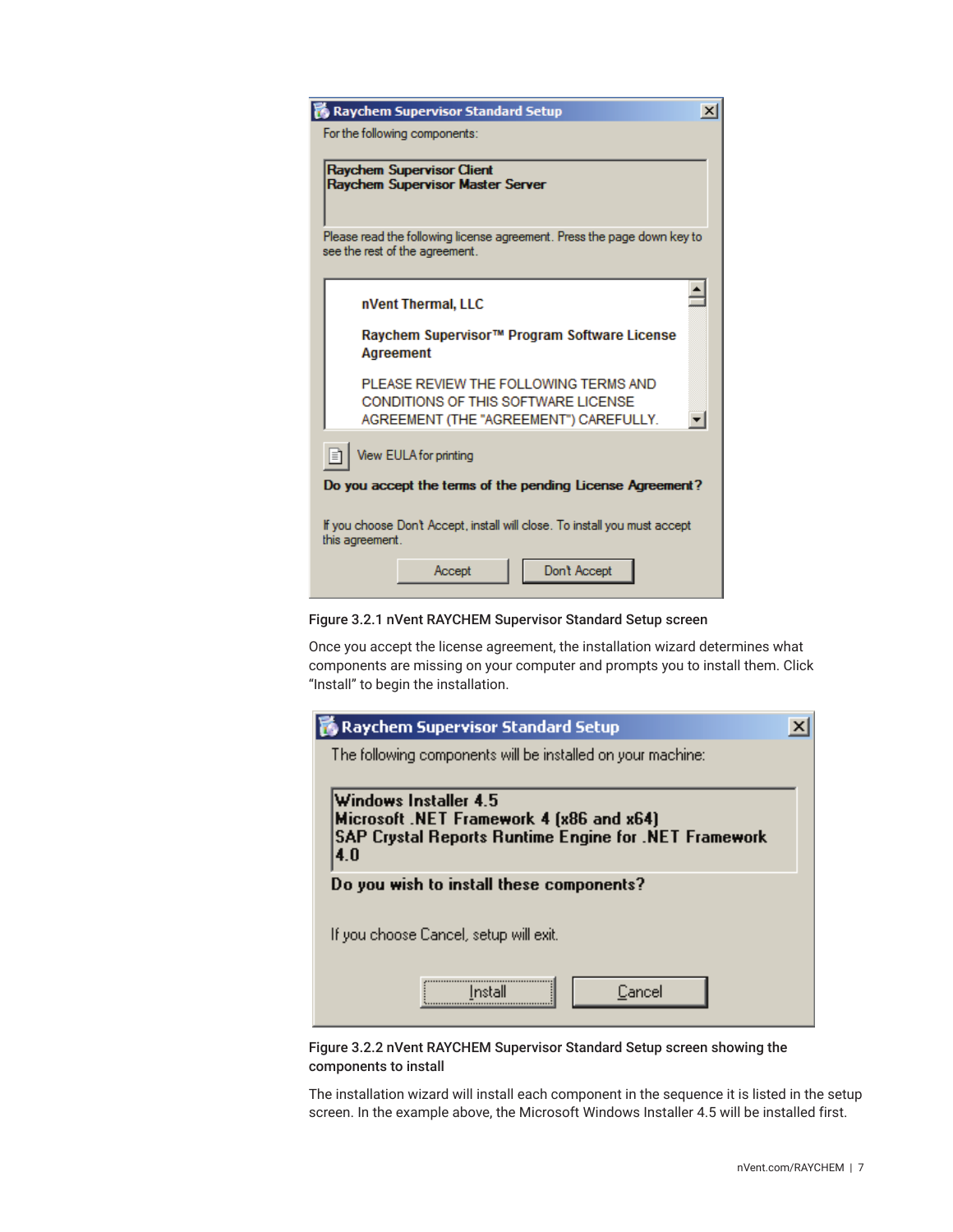

Figure 3.2.3 Microsoft Windows Installer 4.5 installation in progress

Some components will require a reboot of the computer. When prompted to reboot, click "Yes". Once the computer reboots, the installation will continue where it left off.

| Raychem Supervisor Standard Setup                            |     | $\boldsymbol{\mathsf{x}}$ |
|--------------------------------------------------------------|-----|---------------------------|
| Setup must reboot before proceeding.                         |     |                           |
| Choose 'Yes' to reboot now or 'No' to manually reboot later. |     |                           |
|                                                              | Yes | No                        |

Figure 3.2.4 nVent RAYCHEM Supervisor Standard Setup screen prompting to reboot your computer

The installation wizard continues with the installation of the Microsoft.NET Framework 4.0, the Microsoft SQL Server 2008 Express, and the SAP Crystal Reports Runtime Engine. It will take some time to install these components since they provide extensive functionalities and therefore are quite large in size. Please note that you will be required to reboot again after the Microsoft.NET Framework 4.0 is installed.



Figure 3.2.5 Microsoft.NET Framework 4.0 installation in progress

| <b>Raychem Supervisor Standard Setup</b>                             |  |
|----------------------------------------------------------------------|--|
| Installing SAP Crystal Reports Runtime Engine for .NET Framework 4.0 |  |
|                                                                      |  |
| Cancel                                                               |  |

Figure 3.2.6 SAP Crystal Reports Runtime Engine installation in progress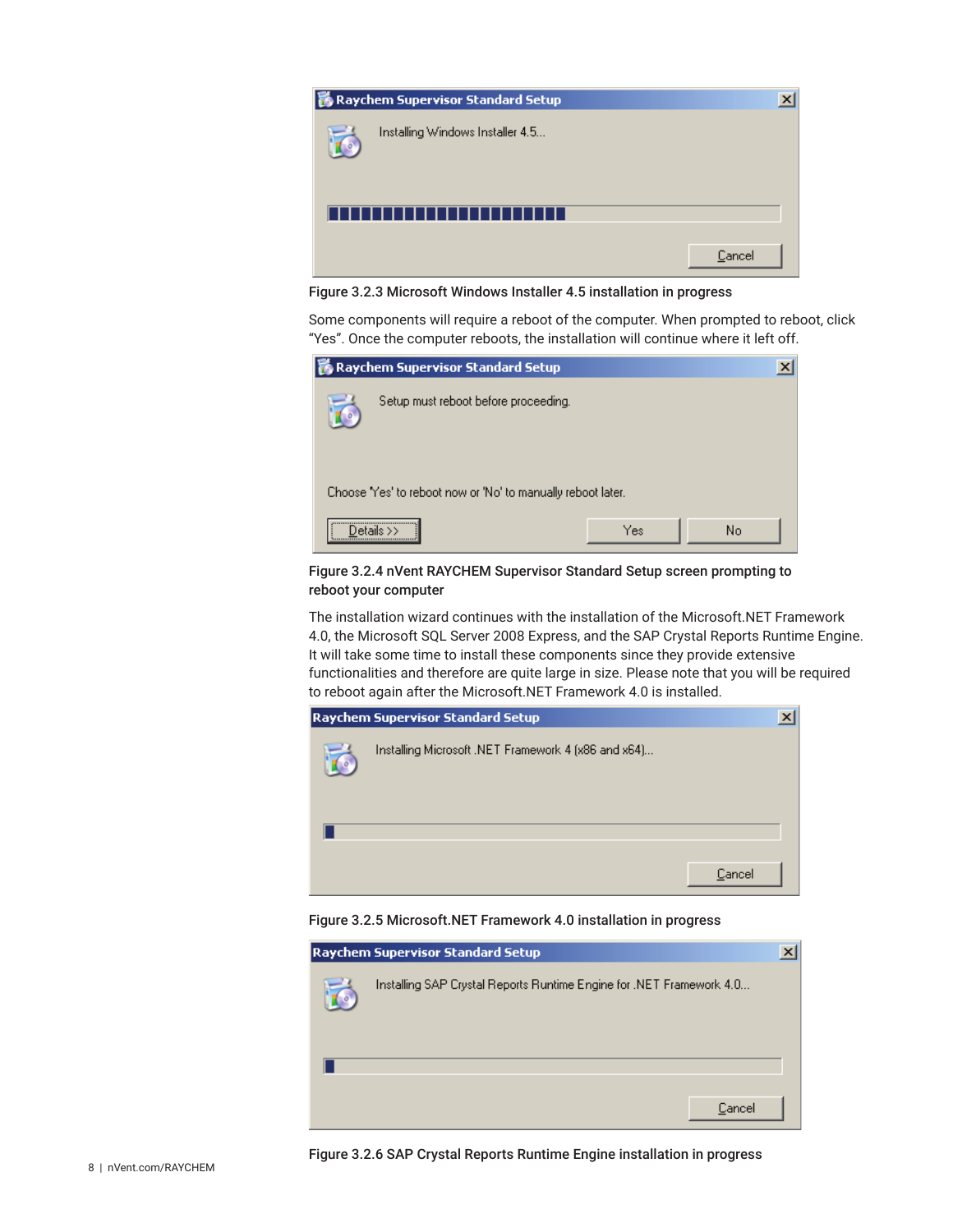

Figure 3.2.7 Microsoft SQL Server 2008 Express installation in progress

After all the required components are installed, the nVent RAYCHEM Supervisor Client will be installed, followed by the nVent RAYCHEM Supervisor Parent Server.

| <b>影 Raychem Supervisor Standard Setup</b> | $\times$ |
|--------------------------------------------|----------|
| Installing Raychem Supervisor Client       |          |
|                                            |          |
|                                            |          |
| Cancel                                     |          |

Figure 3.2.8 nVent RAYCHEM Supervisor Client installation in progress



Figure 3.2.9 nVent RAYCHEM Supervisor Parent Server installation in progress

For the nVent RAYCHEM Supervisor Parent Server Installation, there are several screens that might require user input. These screens include choosing the SQL Server you want to use as the nVent RAYCHEM Supervisor database, and if you are installing over an existing nVent RAYCHEM Supervisor installation, you have to choose an existing system database option. For the remainder of the setup screens, you can simply click "Next" to continue.

The installation wizard will automatically fill in a default SQL Server name which you can use. However you can edit the name if you wish, but you must use a valid SQL Server name.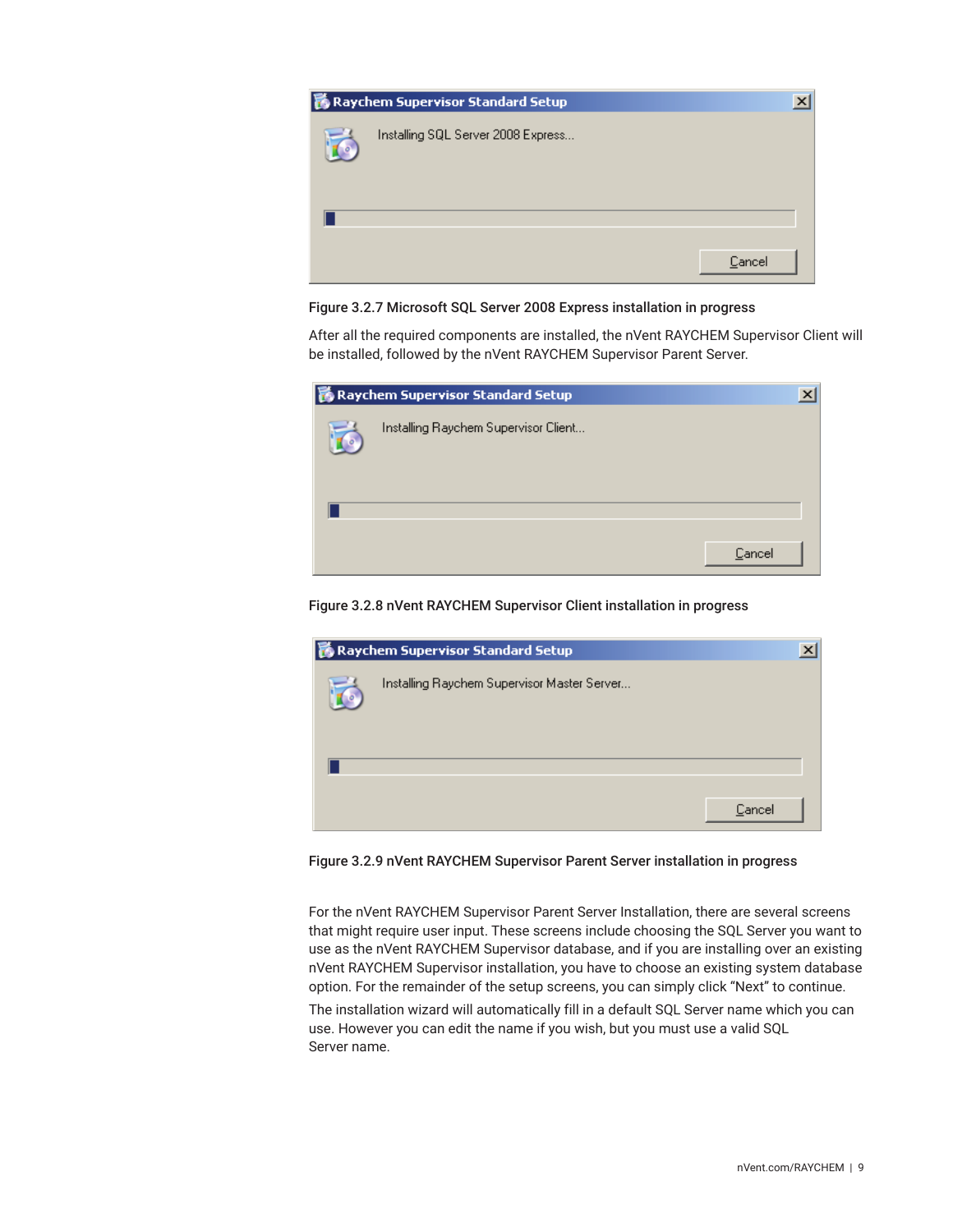|                    | ×<br>Ð                                                                                                                                          |
|--------------------|-------------------------------------------------------------------------------------------------------------------------------------------------|
|                    | nvent                                                                                                                                           |
|                    | <b>RAYCHEM</b>                                                                                                                                  |
|                    |                                                                                                                                                 |
| CAED1L8301\SQL2019 |                                                                                                                                                 |
|                    |                                                                                                                                                 |
|                    |                                                                                                                                                 |
|                    |                                                                                                                                                 |
|                    |                                                                                                                                                 |
|                    |                                                                                                                                                 |
|                    |                                                                                                                                                 |
|                    | Master Server Configuration Utility 3.0.142<br><b>SQL Server Information</b><br>Please specify the SQL server you want to use as the datastore. |

Figure 3.2.10 Select a SQL Server for nVent RAYCHEM Supervisor Parent Server screen

The Select an Existing System Database Options screen will appear only if an existing nVent RAYCHEM Supervisor installation exists. You must choose an option other than "None of the above" to continue.

| Master Server Configuration Utility 3.0.142                                                                                                                                                                              |                | × |
|--------------------------------------------------------------------------------------------------------------------------------------------------------------------------------------------------------------------------|----------------|---|
| Existing System Database Options                                                                                                                                                                                         | <b>RAYCHEM</b> |   |
| A system database named 'EHTPLUS' already exists in the specified SQL<br>server. Please choose one of the following options:                                                                                             |                |   |
| Keep existing database<br>Back up existing database, delete it, then create a new one<br><b>Backup file</b><br>Restore from a backup file, deleting existing database<br>Delete existing database, then create a new one |                |   |
| <b>CANCEL</b><br><back< td=""><td><b>NEXT</b></td><td></td></back<>                                                                                                                                                      | <b>NEXT</b>    |   |

Figure 3.2.11 Select an Existing System Database Option screen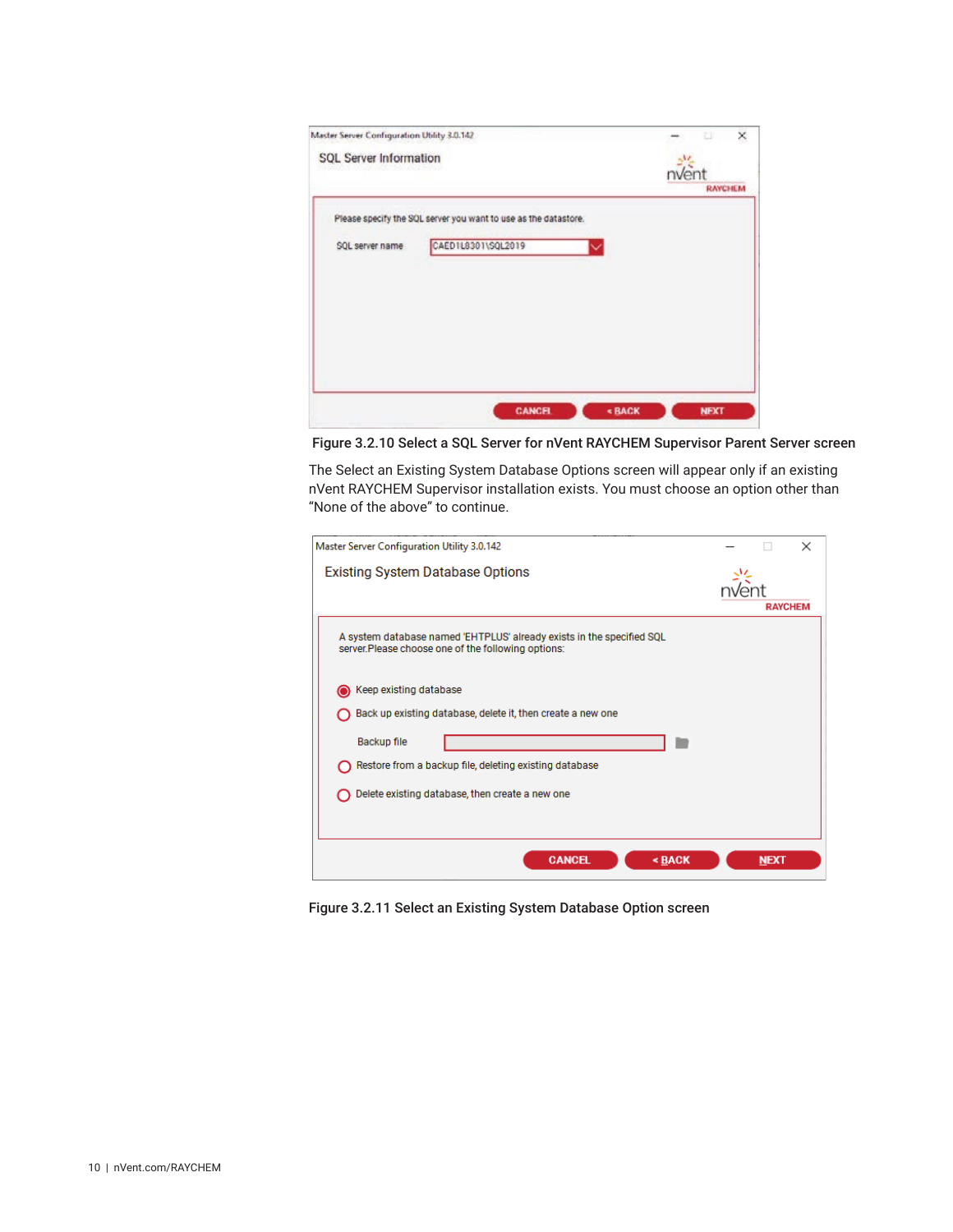<span id="page-10-0"></span>

| Master Server Configuration Utility 3.0.142                                                                                         |                       |
|-------------------------------------------------------------------------------------------------------------------------------------|-----------------------|
| Master Server Networking Options                                                                                                    |                       |
|                                                                                                                                     |                       |
|                                                                                                                                     | <b><i>RAYCHEM</i></b> |
| Master Server Network Address Selection                                                                                             |                       |
| Select a network address to identify the Master Server. By default the first available network<br>address for the computer is used. |                       |
| Use a specific Network Address for the Master Server:                                                                               |                       |
| 10.19.5.40                                                                                                                          |                       |
| Firewall Settings                                                                                                                   |                       |
| For remote connectivity, ports 8887, 8888 and 8889 should be open in the computer's-<br>firewall                                    |                       |
| Enable Firewall to allow traffic on ports 8887, 8888, and 8889.                                                                     |                       |
|                                                                                                                                     |                       |
| <b>CANCEL</b>                                                                                                                       | « BACK<br><b>NEXT</b> |

Figure 3.2.12 Parent Server Networking Options

There are network specific options that can affect the operations of the nVent RAYCHEM Supervisor Parent Server, therefore select the options that are appropriate for your application.

Click "Next" to continue.

After you click "Next" on the last confirmation screen, the installation will continue until completion. If errors occur during the installation, please refer to section Appendix B - Troubleshooting on how to correct the problem; otherwise the Installation Complete screen will display. Make sure the checkbox for the "Restart nVent RAYCHEM Supervisor Parent Server for the new configuration to take effect" is checked, then click "Close" to exit the installation.

| Master Server Configuration Utility 3.0.142                                                                                                                         |                | $\times$ |
|---------------------------------------------------------------------------------------------------------------------------------------------------------------------|----------------|----------|
| <b>Configuration Complete</b>                                                                                                                                       | <b>RAYCHEM</b> |          |
| Raychem Supervisor Master Server configuration has been sucessfully updated.                                                                                        |                |          |
| Raychem Supervisor Standard Setup has completed.<br>Click "Close" to exit<br>Restart Raychem Supervisor Master Server for the new configuration to take effect<br>⋉ |                |          |
| <b>CANCEL</b><br><back< td=""><td><b>CLOSE</b></td><td></td></back<>                                                                                                | <b>CLOSE</b>   |          |

Figure 3.2.13 Installation Complete screen

You can now start the nVent RAYCHEM Supervisor Client software by double-clicking on the nVent RAYCHEM SupervisorClient icon on your desktop.



Figure 3.2.14 nVent RAYCHEM Supervisor Client Icon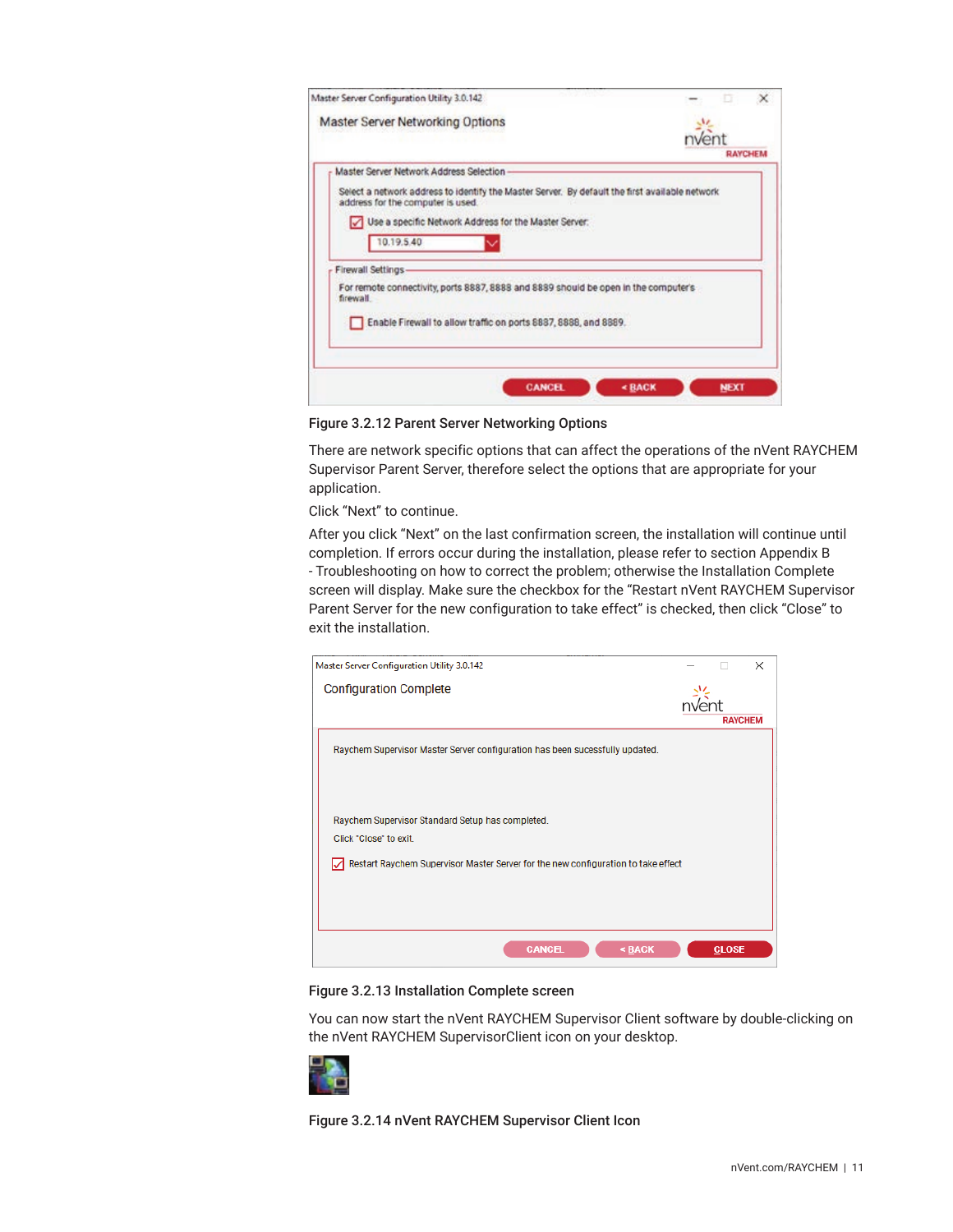# <span id="page-11-0"></span>**3.3 UNINSTALLING MICROSOFT SQL SERVER 2008 EXPRESS**

You may remove Microsoft SQL Server 2008 Express from your computer system by following these steps:

- 1. Click the START button, then Select Control Panel.
- 2. Double-Click Add/Remove Programs.
- 3. In the list of installed programs, select Microsoft SQL Server 2008. Click on the Remove button.
- 4. Follow the instructions that appear on the screen.
- 5. Once this has been completed, you must also delete the Microsoft SQL Server 2008 Express folder found in C:\Program Files\Microsoft SQL Server\MSSQL10.SQLEXPRESS.

| Currently installed programs:                                               | <b>Show updates</b> | Sort by: Name           | ×             |
|-----------------------------------------------------------------------------|---------------------|-------------------------|---------------|
| Mcrosoft .NET Framework 1.1                                                 |                     |                         |               |
| Microsoft .NET Framework 4 Client Profile                                   |                     |                         | Sce 182,00MD  |
| Microsoft .NET Framework 4 Extended                                         |                     | See:                    | 46.04MB       |
| Microsoft SQL Server 2008                                                   |                     | Spe                     | 618,0098      |
| Click here for support information.                                         |                     | Used                    | ranchy        |
|                                                                             |                     | Last Used On 10/06/2015 |               |
| To change this program or remove it from your computer, click Change/Remove |                     |                         | Change/Remove |
| Microsoft SQL Server 2000 Browser                                           |                     | Sae                     | 7,94MB        |
| Microsoft SQL Server 2008 Native Client                                     |                     | Sze                     | 4.57MB        |
| a<br>Microsoft SQL Server 2008 Sebup Support Files                          |                     | Size                    | 33.26MB       |
| Microsoft SQL Server VSS Writer<br>а                                        |                     | Sae                     | 6.51MB        |
| Oracle VM VirtualBox Guest Additions 4.2.12                                 |                     | Sze                     | 3.66MB        |
| Raychem Supervisor Clent                                                    |                     | Size                    | 36.27MB       |
| Raychem Supervisor Master Server                                            |                     | $S_{20}$                | 4.91MB        |
| SAP Crystal Reports runtime engine for .NET Framework 4 (32-bit)            |                     | Sone                    | 198,00MB      |
| Snagt 11                                                                    |                     | Son                     | 123,00MH      |
| 99 Windows Internet Explorer II                                             |                     | 22e                     | 4.23MB        |

Figure 3.3.1 Remove Microsoft SQL Server 2008 Express

#### **3.4 UNINSTALLING NVENT RAYCHEM SUPERVISOR**

Prior to removing any nVent RAYCHEM Supervisor components from your computer system, back up your nVent RAYCHEM Supervisor database. (Refer to Section 15.2.1 in the nVent RAYCHEM Supervisor Operations Manual (H57576) for instructions on the proper backup procedure.)

#### **3.4.1 UNINSTALLING NVENT RAYCHEM SUPERVISOR PARENT SERVER**

You may remove nVent RAYCHEM Supervisor Parent Server from your computer system by following these steps:

- 1. Click the START button, then Select Control Panel.
- 2. Double-Click Add/Remove Programs.
- 3. In the list of installed programs, select nVent RAYCHEM Supervisor Parent Server. Click on the Remove button.
- 4. Follow the instructions that appear on the screen.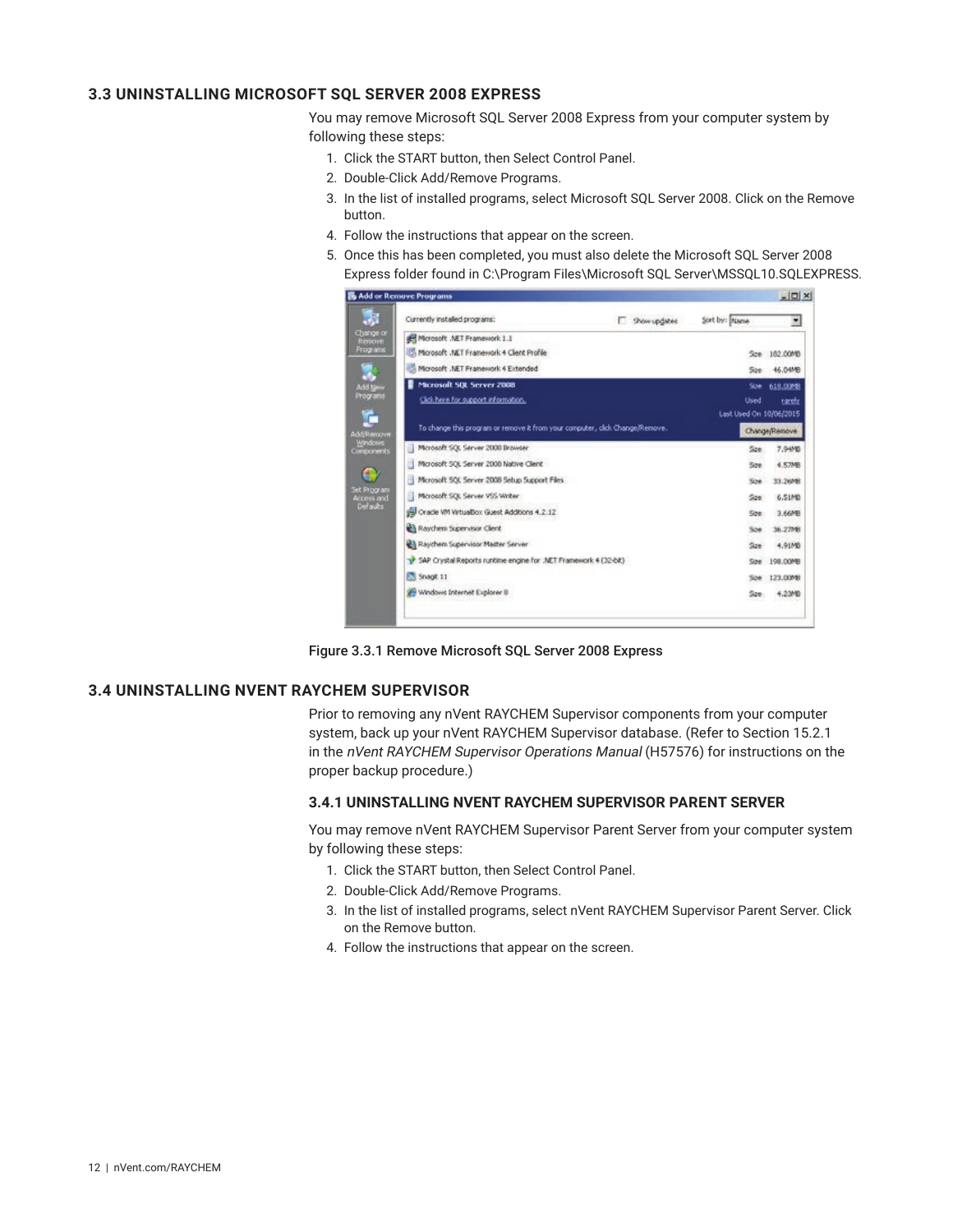<span id="page-12-0"></span>

| Currently installed programs:                                                   | Show updates<br>n | Sort by: Name     | $\overline{\mathcal{L}}$ |
|---------------------------------------------------------------------------------|-------------------|-------------------|--------------------------|
| Microsoft .NET Framework 1.1                                                    |                   |                   |                          |
| -5. Microsoft .NET Framework 4 Client Profile                                   |                   |                   | Size 182,00MB            |
| Microsoft .NET Framework 4 Extended                                             |                   | Size              | 46.04MB                  |
| Microsoft SQL Server 2000                                                       |                   | Size:             | 578.00MB                 |
| Microsoft SQL Server 2008 Browser                                               |                   | Size              | 7.94548                  |
| Microsoft SQL Server 2008 Native Client                                         |                   | Sizir             | 4.57MB                   |
| Microsoft SQL Server 2000 Setup Support Files                                   |                   | Size              | 33.26MB                  |
| Microsoft SQL Server Desktop Engine                                             |                   | Site.             | 69.06MB                  |
| H Microsoft SQL Server VSS Writer                                               |                   | Size:             | 6.51MB                   |
| G Cracle VM VirtualBox Guest Additions 4.2.12                                   |                   | Sae               | 3.66MB                   |
| Raychem Supervisor Client                                                       |                   | Stre              | 36.27MB                  |
| <sup>2</sup> Raychem Supervisor Master Server                                   |                   | Sae               | 4.91MD                   |
| Click here for support information.                                             |                   | <b>Used</b>       | carety                   |
| To change this program or remove it from your computer, click Change or Remove. |                   | Change            | Remove                   |
| SAP Crystal Reports runtime engine for .NET Framework 4 (32-bit)                |                   | Sizir             | 198.00MB                 |
| Windows Internet Explorer 8                                                     |                   | Size <sup>®</sup> | 4.23MB                   |

Figure 3.4.1 Remove nVent RAYCHEM Supervisor Parent server

## **3.4.2 UNINSTALLING NVENT RAYCHEM SUPERVISOR CLIENT**

You may remove nVent RAYCHEM Supervisor Client from your computer system by following the following steps:

- 1. Click the START button, then Select Control Panel.
- 2. Double-Click Add/Remove Programs.
- 3. In the list of installed programs, select nVent RAYCHEM Supervisor Client. Click on the Remove button.
- 4. Follow the instructions that appear on the screen.

|                           | Add or Remove Programs                                                          |              |               | $ \Box$ $\times$ |
|---------------------------|---------------------------------------------------------------------------------|--------------|---------------|------------------|
| đ.                        | Currently installed programs:                                                   | Show updates | Sort by: Name | ×                |
| Change or<br>Remove       | Microsoft .NET Framework 1.1                                                    |              |               |                  |
| Programs                  | Microsoft .NET Framework 4 Client Profile                                       |              | 50%           | 102.00MB         |
|                           | Microsoft .NET Framework 4 Extended                                             |              | Size          | 46.04MB          |
| Add New                   | Ħ<br>Microsoft SQL Server 2008                                                  |              | <b>Size</b>   | S78,00MB         |
| Programs                  | Microsoft SQL Server 2008 Browser                                               |              | 526           | 7.94MD           |
|                           | Microsoft SQL Server 2000 Native Client                                         |              | Sze           | 4.57MB           |
| Additemove                | Ħ<br>Microsoft SQL Server 2008 Setup Support Files                              |              | Size          | 33.26MB          |
| Windows<br>Components     | Microsoft SQL Server Desktop Engine                                             |              | 526           | 69.06MB          |
|                           | Microsoft SQL Server VSS Writer<br>Ħ                                            |              | Size          | 6.51MB           |
|                           | Tel Oracle VM VirtualDox Guest Additions 4.2.12                                 |              | Sze           | 3.66MB           |
| Set Program<br>Access and | Raychem Supervisor Client                                                       |              | Size          | 36.27MB          |
| Defaults:                 | Click here for support information.                                             |              | Used          | rarety           |
|                           | To change this program or remove it from your computer, click Change or Remove. |              | Change        | Remove           |
|                           | Raychem Supervisor Master Server                                                |              | 520           | 4.91MB           |
|                           | SAP Crystal Reports runtime engine for .NET Framework 4 (32-bit)                |              | Steet         | 198.00MB         |
|                           | Windows Internet Explorer 8                                                     |              | Size:         | 4,23MB           |
|                           |                                                                                 |              |               |                  |
|                           |                                                                                 |              |               |                  |
|                           |                                                                                 |              |               |                  |

Figure 3.4.2 Remove nVent RAYCHEM Supervisor client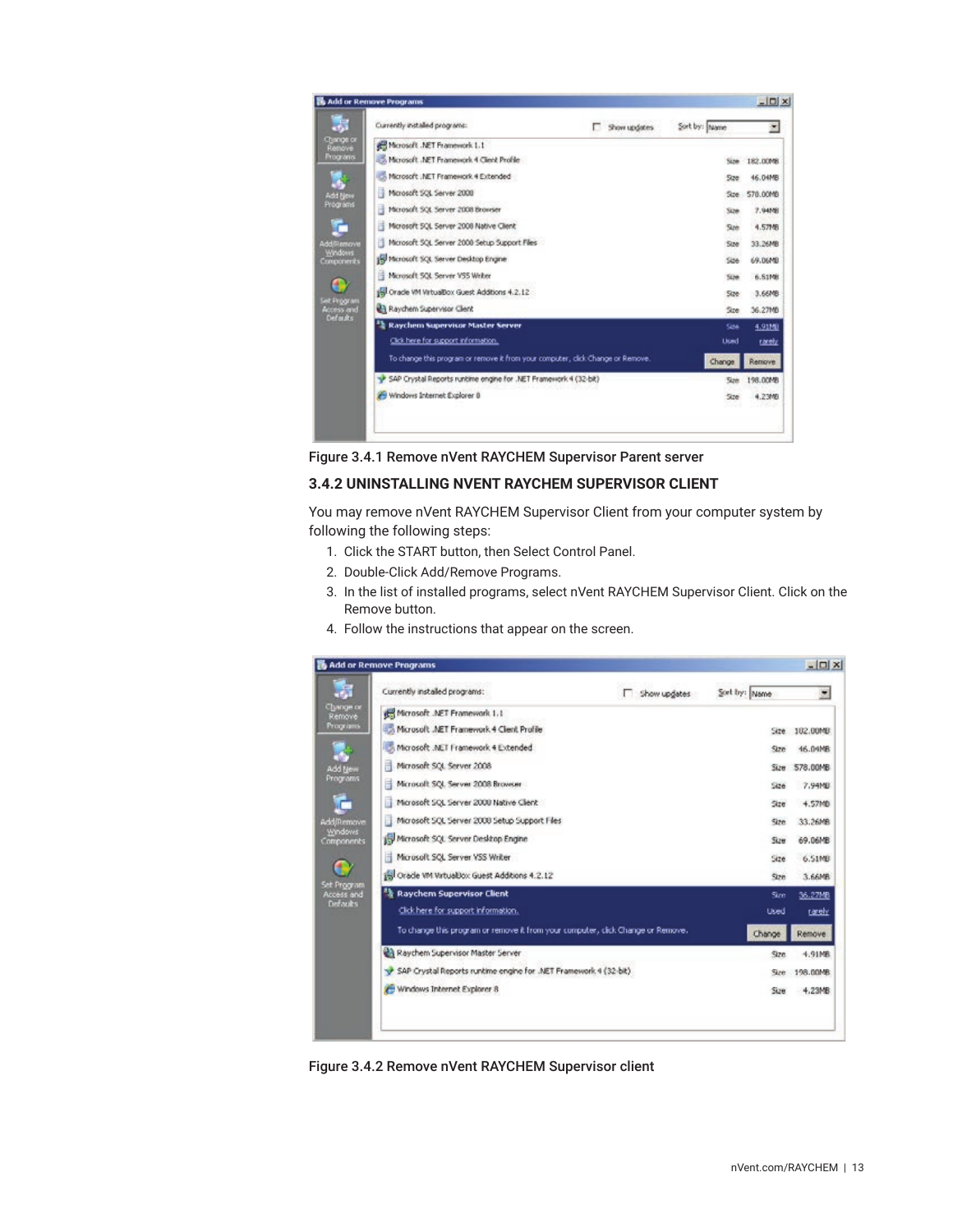# <span id="page-13-0"></span>**SECTION 4 – SOFTWARE ACTIVATION AND REGISTRATION**

Please refer to Section 15 in the nVent RAYCHEM Supervisor Operations Manual, H57576.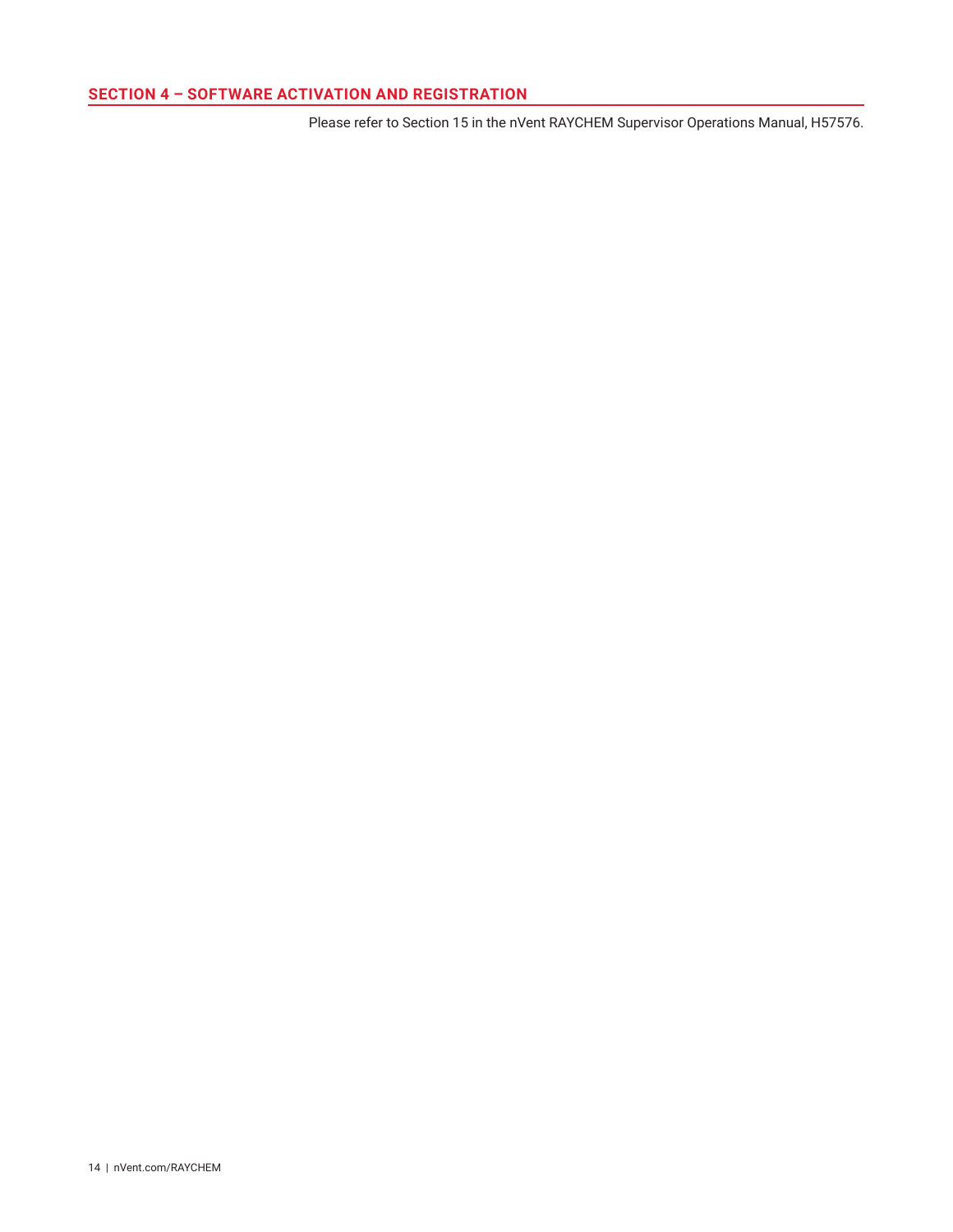## <span id="page-14-0"></span>**APPENDIX A – 780 SERIES/GCC-9000 CABLING**

Refer to the 780 Series/GCC-9000 manual for an explanation regarding wiring of the HTC communications, alarm and relay ports. The communications between the Parent computer and the 780 Series/GCC-9000s may be accomplished using either RS-232 or RS-485, depending on the circumstances. If you are connecting multiple 780 Series/GCC-9000s to the nVent RAYCHEM Supervisor software, you will need to use the RS-485 port and associated wiring to accomplish this.

## **A-1 RS-232 COMMUNICATIONS TO A 780 SERIES/GCC-9000**

Communications to the 780 Series/GCC-9000 may be established via an RS-232 cable plugged into the 780 Series/GCC-9000's SIO#2 port and to one of the serial (COM) ports of your computer. The required cable wiring is shown below.

#### Personal computer 25-pin male to GCC RS-232C



#### Personal computer 9-pin male to GCC RS-232C



#### **A-2 RS-485 COMMUNICATION TO A 780 SERIES/GCC-9000**

The wiring between the Parent computer and a 780 Series/GCC-9000 using the RS-485 port is accomplished using either a 2-wire or a 4-wire connection and an RS-485/RS-232 converter plugged into the computer's serial (COM) port.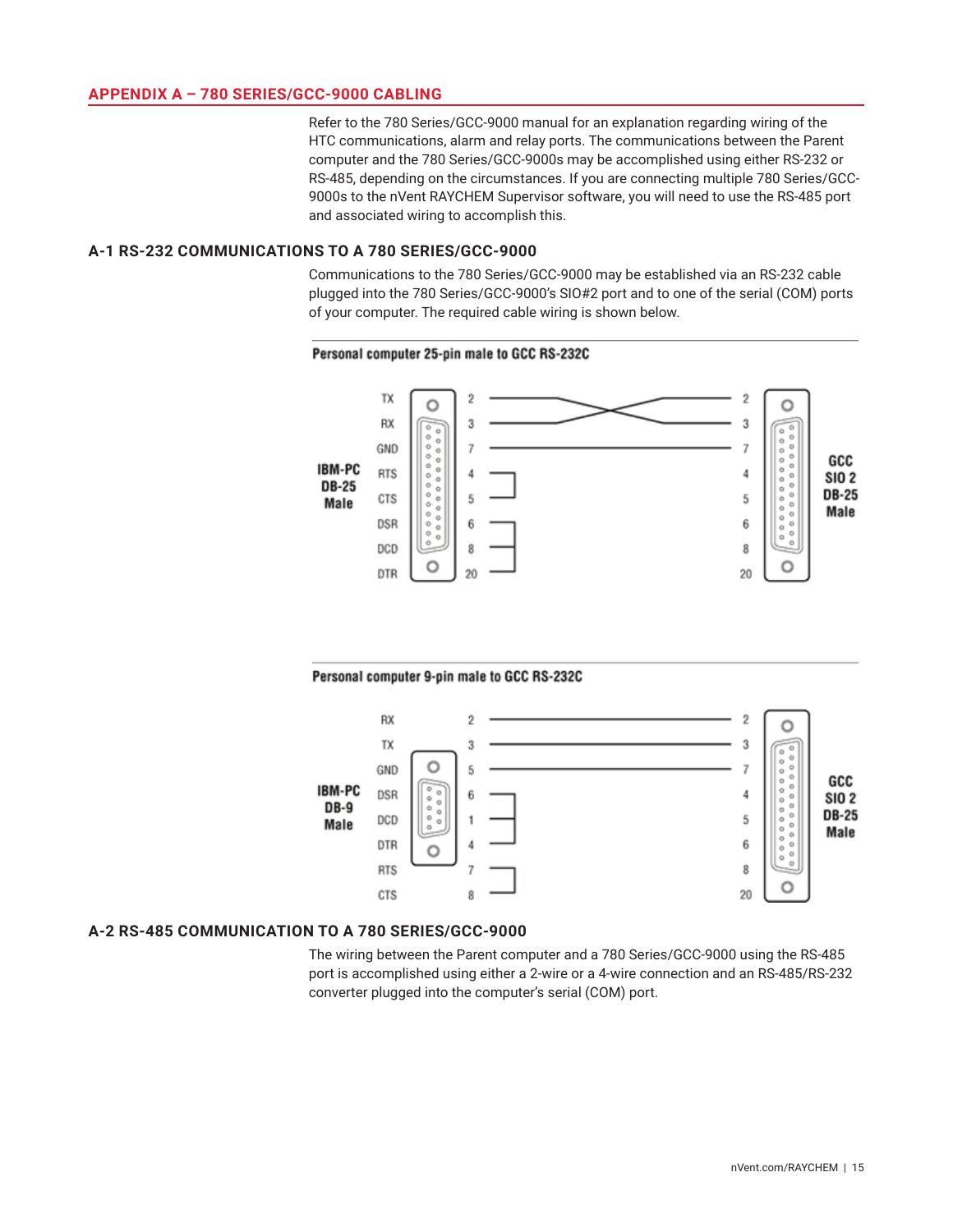#### 780 Series **SIO1 Wiring Diagram** (2-Wire RS-485)

<span id="page-15-0"></span>

The following chart shows typical distances that may be achieved using the RS-485 communications port. These distances are based on using a 4-wire, 26-AWG shielded twisted pair. Note that speed and distances will depend on actual operating conditions.

| <b>Speed</b> | <b>Distance</b>     |  |
|--------------|---------------------|--|
| 1200 bps     | 4.00 miles (6.4 km) |  |
| 2400 bps     | 3.00 miles (4.8 km) |  |
| 4800 bps     | 2.30 miles (3.7 km) |  |
| 9600 bps     | 1.70 miles (2.7 km) |  |

The RS-485 converter may be an internal card that plugs into one of your computers' empty slots, or an external device that connects to one of the existing serial ports via a cable. It is strongly recommended that you use an isolated-type interface to protect the computer from any voltage transients that may be introduced into the field wiring.

# **A-3 780 SERIES / GCC-9000 RS-485 JUMPER SETTINGS**

#### **Preparation**

- 1. Power down the GCC and unplug its line cord.
- 2. Remove the four screws holding down the GCC's cover.
- 3. Identify the four jumpers on the drawing below.
- 4. Check to see if the existing jumper settings are acceptable.

**Note:** Static electricity can destroy electrical components! Ground one hand by touching the metal case prior to handling the jumpers.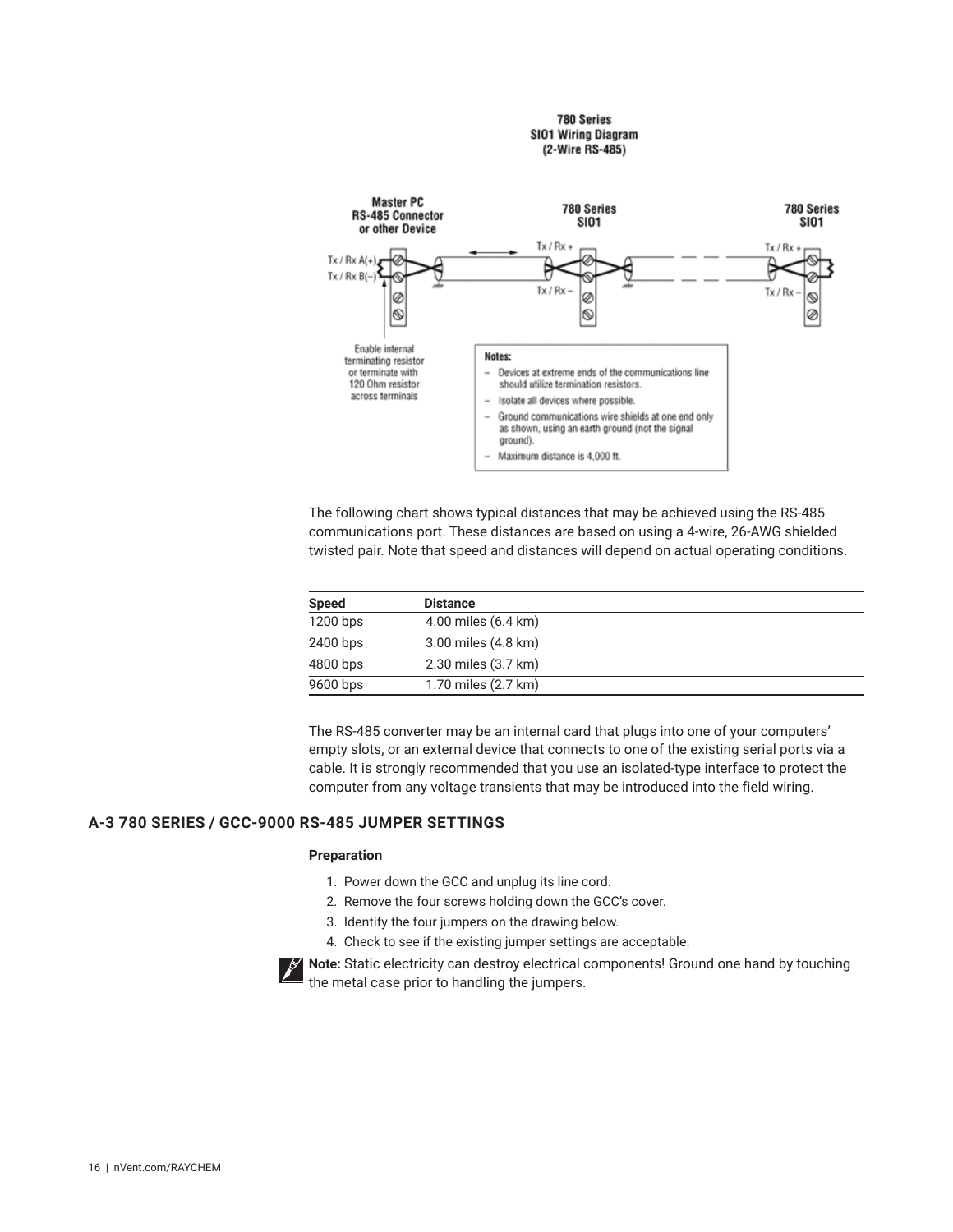

# **For 2 Wire RS-485 Operation**

- 1. Install jumpers E36 and E40 and use Tx+ and Tx- terminals to connect the RS-485 wiring.
- 2. Install jumper E35 for the termination resistor if this is the last (or furthest) GCC.

## **For 4 wire RS-485 Operation**

- 1. Remove jumpers E36 and E40, if present, and use all four terminals Tx+, Tx-, Rx+, and Rxto connect the RS-485 wiring.
- 2. Remove jumper E35 and install jumper E37 for the termination resistor if this is the last GCC on the RS-485 communications bus.